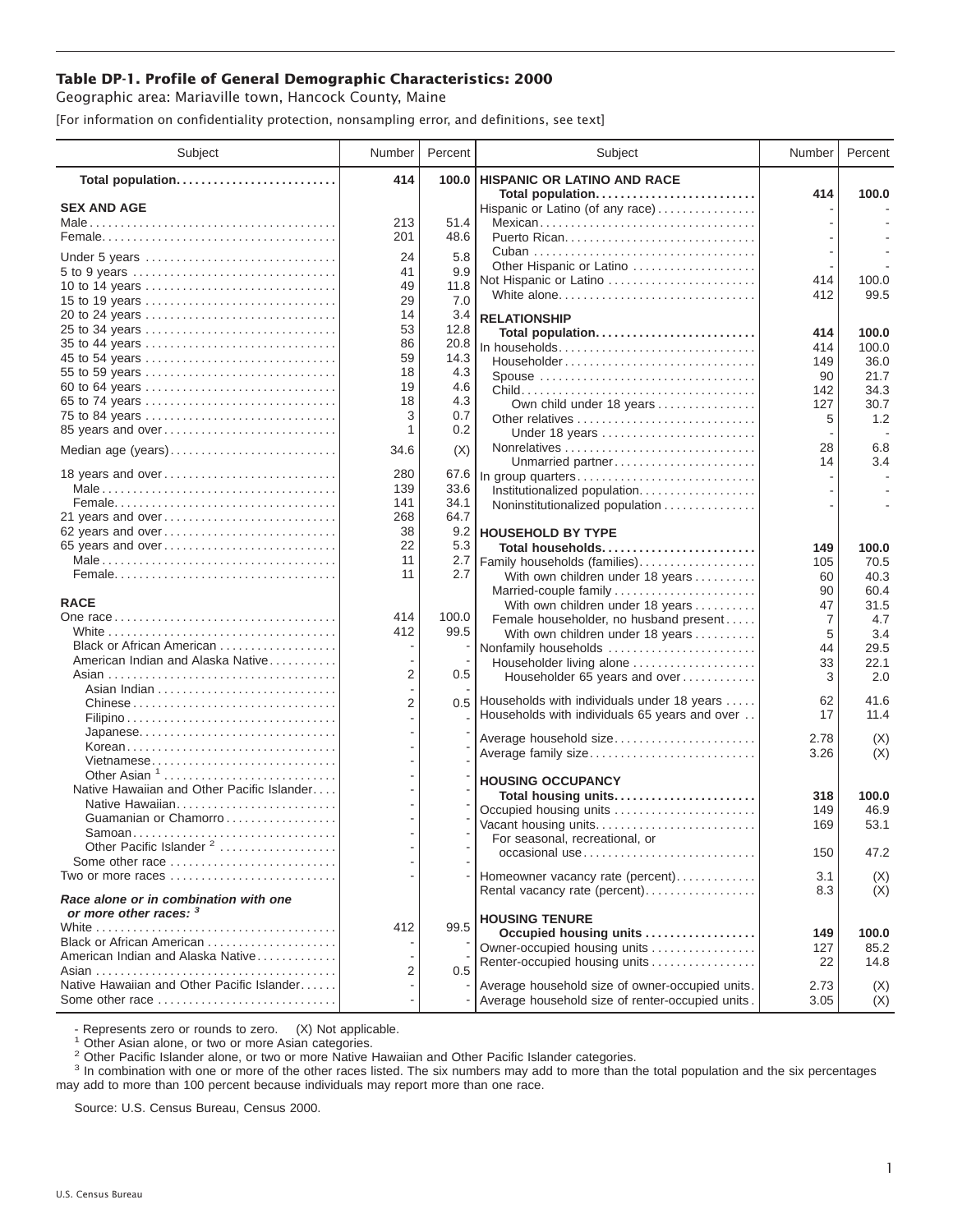## **Table DP-2. Profile of Selected Social Characteristics: 2000**

Geographic area: Mariaville town, Hancock County, Maine

[Data based on a sample. For information on confidentiality protection, sampling error, nonsampling error, and definitions, see text]

| <b>SCHOOL ENROLLMENT</b><br><b>NATIVITY AND PLACE OF BIRTH</b><br>Population 3 years and over<br>Total population<br>378<br>100.0<br>enrolled in school<br>98.9<br>110<br>374<br>Nursery school, preschool<br>5<br>4.5<br>Born in United States<br>98.4<br>372<br>68.0<br>Kindergarten<br>257<br>Elementary school (grades 1-8)<br>67<br>60.9<br>30.4<br>Different state<br>115<br>32<br>29.1<br>Born outside United States<br>2<br>0.5<br>College or graduate school<br>6<br>5.5   Foreign born<br>4<br>1.1<br>Entered 1990 to March 2000<br><b>EDUCATIONAL ATTAINMENT</b><br>Naturalized citizen<br>100.0<br>Population 25 years and over<br>243<br>1.1<br>4<br>Less than 9th grade<br>11<br>4.5<br><b>REGION OF BIRTH OF FOREIGN BORN</b><br>9th to 12th grade, no diploma<br>25<br>10.3<br>Total (excluding born at sea)<br>4<br>100.0<br>36.2<br>High school graduate (includes equivalency)<br>88<br>Some college, no degree<br>17.3<br>42<br>4.5<br>Associate degree<br>11<br>44<br>18.1<br>9.1<br>Graduate or professional degree<br>22<br>Percent high school graduate or higher<br>85.2<br>(X)<br>Northern America<br>4<br>100.0<br>Percent bachelor's degree or higher<br>27.2<br>(X)<br><b>LANGUAGE SPOKEN AT HOME</b><br>Population 5 years and over<br>367<br>100.0<br><b>MARITAL STATUS</b><br>English only<br>98.4<br>361<br>Population 15 years and over<br>100.0<br>291<br>Language other than English<br>1.6<br>6<br>26.8<br>Never married<br>78<br>Speak English less than "very well"<br>Now married, except separated<br>175<br>60.1<br>Spanish<br>5<br>1.7<br>Separated<br>Speak English less than "very well"<br>9<br>3.1<br>6<br>Other Indo-European languages<br>1.6<br>6<br>2.1<br>Speak English less than "very well"<br>8.2<br>24<br>Asian and Pacific Island languages<br>9<br>3.1<br>Speak English less than "very well"<br><b>GRANDPARENTS AS CAREGIVERS</b><br><b>ANCESTRY (single or multiple)</b><br>Grandparent living in household with<br>Total population<br>378<br>100.0<br>one or more own grandchildren under<br>Total ancestries reported<br>111.6<br>422<br>$\overline{\phantom{a}}$<br>Grandparent responsible for grandchildren<br><b>VETERAN STATUS</b><br>9<br>2.4<br>100.0<br>Civilian population 18 years and over<br>256<br>96<br>25.4<br>21.5<br>Civilian veterans<br>55<br>French (except Basque) <sup>1</sup><br>43<br>11.4<br>French Canadian <sup>1</sup><br>13<br>3.4<br><b>DISABILITY STATUS OF THE CIVILIAN</b><br>27<br>7.1<br>NONINSTITUTIONALIZED POPULATION<br>Population 5 to 20 years<br>100.0<br>113<br>With a disability<br>3.5<br>4<br>12.2<br>46<br>Population 21 to 64 years<br>100.0<br>232<br>12<br>3.2<br>36<br>15.5<br>With a disability<br>36.1<br>(X)<br>Norwegian<br>No disability<br>196<br>84.5<br>2.9<br>11<br>81.1<br>Percent employed<br>(X)<br>Population 65 years and over<br>19<br>100.0<br>9<br>$Scott$ -Irish<br>$2.4\,$<br>8<br>42.1<br>With a disability<br>17<br>4.5<br><b>RESIDENCE IN 1995</b><br>Subsaharan African<br>Population 5 years and over<br>367<br>100.0<br>2<br>Same house in 1995<br>254<br>69.2<br>$0.5\,$<br>Different house in the U.S. in 1995<br>30.8<br>113<br>Same county<br>79<br>21.5<br>United States or American<br>34<br>9.3<br>109<br>28.8<br>15<br>4.1<br>2<br>0.5<br>West Indian (excluding Hispanic groups)<br>Different state<br>19<br>5.2<br>26<br>Other ancestries<br>6.9 | Subject | Number | Percent | Subject | Number | Percent |
|-------------------------------------------------------------------------------------------------------------------------------------------------------------------------------------------------------------------------------------------------------------------------------------------------------------------------------------------------------------------------------------------------------------------------------------------------------------------------------------------------------------------------------------------------------------------------------------------------------------------------------------------------------------------------------------------------------------------------------------------------------------------------------------------------------------------------------------------------------------------------------------------------------------------------------------------------------------------------------------------------------------------------------------------------------------------------------------------------------------------------------------------------------------------------------------------------------------------------------------------------------------------------------------------------------------------------------------------------------------------------------------------------------------------------------------------------------------------------------------------------------------------------------------------------------------------------------------------------------------------------------------------------------------------------------------------------------------------------------------------------------------------------------------------------------------------------------------------------------------------------------------------------------------------------------------------------------------------------------------------------------------------------------------------------------------------------------------------------------------------------------------------------------------------------------------------------------------------------------------------------------------------------------------------------------------------------------------------------------------------------------------------------------------------------------------------------------------------------------------------------------------------------------------------------------------------------------------------------------------------------------------------------------------------------------------------------------------------------------------------------------------------------------------------------------------------------------------------------------------------------------------------------------------------------------------------------------------------------------------------------------------------------------------------------------------------------------------------------------------------------------------------------------------------------------------------------------------------------------------------------------------------------------------------------------------------------------------------------------------------------------------------------------|---------|--------|---------|---------|--------|---------|
|                                                                                                                                                                                                                                                                                                                                                                                                                                                                                                                                                                                                                                                                                                                                                                                                                                                                                                                                                                                                                                                                                                                                                                                                                                                                                                                                                                                                                                                                                                                                                                                                                                                                                                                                                                                                                                                                                                                                                                                                                                                                                                                                                                                                                                                                                                                                                                                                                                                                                                                                                                                                                                                                                                                                                                                                                                                                                                                                                                                                                                                                                                                                                                                                                                                                                                                                                                                                       |         |        |         |         |        |         |
|                                                                                                                                                                                                                                                                                                                                                                                                                                                                                                                                                                                                                                                                                                                                                                                                                                                                                                                                                                                                                                                                                                                                                                                                                                                                                                                                                                                                                                                                                                                                                                                                                                                                                                                                                                                                                                                                                                                                                                                                                                                                                                                                                                                                                                                                                                                                                                                                                                                                                                                                                                                                                                                                                                                                                                                                                                                                                                                                                                                                                                                                                                                                                                                                                                                                                                                                                                                                       |         |        |         |         |        |         |
|                                                                                                                                                                                                                                                                                                                                                                                                                                                                                                                                                                                                                                                                                                                                                                                                                                                                                                                                                                                                                                                                                                                                                                                                                                                                                                                                                                                                                                                                                                                                                                                                                                                                                                                                                                                                                                                                                                                                                                                                                                                                                                                                                                                                                                                                                                                                                                                                                                                                                                                                                                                                                                                                                                                                                                                                                                                                                                                                                                                                                                                                                                                                                                                                                                                                                                                                                                                                       |         |        |         |         |        |         |
|                                                                                                                                                                                                                                                                                                                                                                                                                                                                                                                                                                                                                                                                                                                                                                                                                                                                                                                                                                                                                                                                                                                                                                                                                                                                                                                                                                                                                                                                                                                                                                                                                                                                                                                                                                                                                                                                                                                                                                                                                                                                                                                                                                                                                                                                                                                                                                                                                                                                                                                                                                                                                                                                                                                                                                                                                                                                                                                                                                                                                                                                                                                                                                                                                                                                                                                                                                                                       |         |        |         |         |        |         |
|                                                                                                                                                                                                                                                                                                                                                                                                                                                                                                                                                                                                                                                                                                                                                                                                                                                                                                                                                                                                                                                                                                                                                                                                                                                                                                                                                                                                                                                                                                                                                                                                                                                                                                                                                                                                                                                                                                                                                                                                                                                                                                                                                                                                                                                                                                                                                                                                                                                                                                                                                                                                                                                                                                                                                                                                                                                                                                                                                                                                                                                                                                                                                                                                                                                                                                                                                                                                       |         |        |         |         |        |         |
|                                                                                                                                                                                                                                                                                                                                                                                                                                                                                                                                                                                                                                                                                                                                                                                                                                                                                                                                                                                                                                                                                                                                                                                                                                                                                                                                                                                                                                                                                                                                                                                                                                                                                                                                                                                                                                                                                                                                                                                                                                                                                                                                                                                                                                                                                                                                                                                                                                                                                                                                                                                                                                                                                                                                                                                                                                                                                                                                                                                                                                                                                                                                                                                                                                                                                                                                                                                                       |         |        |         |         |        |         |
|                                                                                                                                                                                                                                                                                                                                                                                                                                                                                                                                                                                                                                                                                                                                                                                                                                                                                                                                                                                                                                                                                                                                                                                                                                                                                                                                                                                                                                                                                                                                                                                                                                                                                                                                                                                                                                                                                                                                                                                                                                                                                                                                                                                                                                                                                                                                                                                                                                                                                                                                                                                                                                                                                                                                                                                                                                                                                                                                                                                                                                                                                                                                                                                                                                                                                                                                                                                                       |         |        |         |         |        |         |
|                                                                                                                                                                                                                                                                                                                                                                                                                                                                                                                                                                                                                                                                                                                                                                                                                                                                                                                                                                                                                                                                                                                                                                                                                                                                                                                                                                                                                                                                                                                                                                                                                                                                                                                                                                                                                                                                                                                                                                                                                                                                                                                                                                                                                                                                                                                                                                                                                                                                                                                                                                                                                                                                                                                                                                                                                                                                                                                                                                                                                                                                                                                                                                                                                                                                                                                                                                                                       |         |        |         |         |        |         |
|                                                                                                                                                                                                                                                                                                                                                                                                                                                                                                                                                                                                                                                                                                                                                                                                                                                                                                                                                                                                                                                                                                                                                                                                                                                                                                                                                                                                                                                                                                                                                                                                                                                                                                                                                                                                                                                                                                                                                                                                                                                                                                                                                                                                                                                                                                                                                                                                                                                                                                                                                                                                                                                                                                                                                                                                                                                                                                                                                                                                                                                                                                                                                                                                                                                                                                                                                                                                       |         |        |         |         |        |         |
|                                                                                                                                                                                                                                                                                                                                                                                                                                                                                                                                                                                                                                                                                                                                                                                                                                                                                                                                                                                                                                                                                                                                                                                                                                                                                                                                                                                                                                                                                                                                                                                                                                                                                                                                                                                                                                                                                                                                                                                                                                                                                                                                                                                                                                                                                                                                                                                                                                                                                                                                                                                                                                                                                                                                                                                                                                                                                                                                                                                                                                                                                                                                                                                                                                                                                                                                                                                                       |         |        |         |         |        |         |
|                                                                                                                                                                                                                                                                                                                                                                                                                                                                                                                                                                                                                                                                                                                                                                                                                                                                                                                                                                                                                                                                                                                                                                                                                                                                                                                                                                                                                                                                                                                                                                                                                                                                                                                                                                                                                                                                                                                                                                                                                                                                                                                                                                                                                                                                                                                                                                                                                                                                                                                                                                                                                                                                                                                                                                                                                                                                                                                                                                                                                                                                                                                                                                                                                                                                                                                                                                                                       |         |        |         |         |        |         |
|                                                                                                                                                                                                                                                                                                                                                                                                                                                                                                                                                                                                                                                                                                                                                                                                                                                                                                                                                                                                                                                                                                                                                                                                                                                                                                                                                                                                                                                                                                                                                                                                                                                                                                                                                                                                                                                                                                                                                                                                                                                                                                                                                                                                                                                                                                                                                                                                                                                                                                                                                                                                                                                                                                                                                                                                                                                                                                                                                                                                                                                                                                                                                                                                                                                                                                                                                                                                       |         |        |         |         |        |         |
|                                                                                                                                                                                                                                                                                                                                                                                                                                                                                                                                                                                                                                                                                                                                                                                                                                                                                                                                                                                                                                                                                                                                                                                                                                                                                                                                                                                                                                                                                                                                                                                                                                                                                                                                                                                                                                                                                                                                                                                                                                                                                                                                                                                                                                                                                                                                                                                                                                                                                                                                                                                                                                                                                                                                                                                                                                                                                                                                                                                                                                                                                                                                                                                                                                                                                                                                                                                                       |         |        |         |         |        |         |
|                                                                                                                                                                                                                                                                                                                                                                                                                                                                                                                                                                                                                                                                                                                                                                                                                                                                                                                                                                                                                                                                                                                                                                                                                                                                                                                                                                                                                                                                                                                                                                                                                                                                                                                                                                                                                                                                                                                                                                                                                                                                                                                                                                                                                                                                                                                                                                                                                                                                                                                                                                                                                                                                                                                                                                                                                                                                                                                                                                                                                                                                                                                                                                                                                                                                                                                                                                                                       |         |        |         |         |        |         |
|                                                                                                                                                                                                                                                                                                                                                                                                                                                                                                                                                                                                                                                                                                                                                                                                                                                                                                                                                                                                                                                                                                                                                                                                                                                                                                                                                                                                                                                                                                                                                                                                                                                                                                                                                                                                                                                                                                                                                                                                                                                                                                                                                                                                                                                                                                                                                                                                                                                                                                                                                                                                                                                                                                                                                                                                                                                                                                                                                                                                                                                                                                                                                                                                                                                                                                                                                                                                       |         |        |         |         |        |         |
|                                                                                                                                                                                                                                                                                                                                                                                                                                                                                                                                                                                                                                                                                                                                                                                                                                                                                                                                                                                                                                                                                                                                                                                                                                                                                                                                                                                                                                                                                                                                                                                                                                                                                                                                                                                                                                                                                                                                                                                                                                                                                                                                                                                                                                                                                                                                                                                                                                                                                                                                                                                                                                                                                                                                                                                                                                                                                                                                                                                                                                                                                                                                                                                                                                                                                                                                                                                                       |         |        |         |         |        |         |
|                                                                                                                                                                                                                                                                                                                                                                                                                                                                                                                                                                                                                                                                                                                                                                                                                                                                                                                                                                                                                                                                                                                                                                                                                                                                                                                                                                                                                                                                                                                                                                                                                                                                                                                                                                                                                                                                                                                                                                                                                                                                                                                                                                                                                                                                                                                                                                                                                                                                                                                                                                                                                                                                                                                                                                                                                                                                                                                                                                                                                                                                                                                                                                                                                                                                                                                                                                                                       |         |        |         |         |        |         |
|                                                                                                                                                                                                                                                                                                                                                                                                                                                                                                                                                                                                                                                                                                                                                                                                                                                                                                                                                                                                                                                                                                                                                                                                                                                                                                                                                                                                                                                                                                                                                                                                                                                                                                                                                                                                                                                                                                                                                                                                                                                                                                                                                                                                                                                                                                                                                                                                                                                                                                                                                                                                                                                                                                                                                                                                                                                                                                                                                                                                                                                                                                                                                                                                                                                                                                                                                                                                       |         |        |         |         |        |         |
|                                                                                                                                                                                                                                                                                                                                                                                                                                                                                                                                                                                                                                                                                                                                                                                                                                                                                                                                                                                                                                                                                                                                                                                                                                                                                                                                                                                                                                                                                                                                                                                                                                                                                                                                                                                                                                                                                                                                                                                                                                                                                                                                                                                                                                                                                                                                                                                                                                                                                                                                                                                                                                                                                                                                                                                                                                                                                                                                                                                                                                                                                                                                                                                                                                                                                                                                                                                                       |         |        |         |         |        |         |
|                                                                                                                                                                                                                                                                                                                                                                                                                                                                                                                                                                                                                                                                                                                                                                                                                                                                                                                                                                                                                                                                                                                                                                                                                                                                                                                                                                                                                                                                                                                                                                                                                                                                                                                                                                                                                                                                                                                                                                                                                                                                                                                                                                                                                                                                                                                                                                                                                                                                                                                                                                                                                                                                                                                                                                                                                                                                                                                                                                                                                                                                                                                                                                                                                                                                                                                                                                                                       |         |        |         |         |        |         |
|                                                                                                                                                                                                                                                                                                                                                                                                                                                                                                                                                                                                                                                                                                                                                                                                                                                                                                                                                                                                                                                                                                                                                                                                                                                                                                                                                                                                                                                                                                                                                                                                                                                                                                                                                                                                                                                                                                                                                                                                                                                                                                                                                                                                                                                                                                                                                                                                                                                                                                                                                                                                                                                                                                                                                                                                                                                                                                                                                                                                                                                                                                                                                                                                                                                                                                                                                                                                       |         |        |         |         |        |         |
|                                                                                                                                                                                                                                                                                                                                                                                                                                                                                                                                                                                                                                                                                                                                                                                                                                                                                                                                                                                                                                                                                                                                                                                                                                                                                                                                                                                                                                                                                                                                                                                                                                                                                                                                                                                                                                                                                                                                                                                                                                                                                                                                                                                                                                                                                                                                                                                                                                                                                                                                                                                                                                                                                                                                                                                                                                                                                                                                                                                                                                                                                                                                                                                                                                                                                                                                                                                                       |         |        |         |         |        |         |
|                                                                                                                                                                                                                                                                                                                                                                                                                                                                                                                                                                                                                                                                                                                                                                                                                                                                                                                                                                                                                                                                                                                                                                                                                                                                                                                                                                                                                                                                                                                                                                                                                                                                                                                                                                                                                                                                                                                                                                                                                                                                                                                                                                                                                                                                                                                                                                                                                                                                                                                                                                                                                                                                                                                                                                                                                                                                                                                                                                                                                                                                                                                                                                                                                                                                                                                                                                                                       |         |        |         |         |        |         |
|                                                                                                                                                                                                                                                                                                                                                                                                                                                                                                                                                                                                                                                                                                                                                                                                                                                                                                                                                                                                                                                                                                                                                                                                                                                                                                                                                                                                                                                                                                                                                                                                                                                                                                                                                                                                                                                                                                                                                                                                                                                                                                                                                                                                                                                                                                                                                                                                                                                                                                                                                                                                                                                                                                                                                                                                                                                                                                                                                                                                                                                                                                                                                                                                                                                                                                                                                                                                       |         |        |         |         |        |         |
|                                                                                                                                                                                                                                                                                                                                                                                                                                                                                                                                                                                                                                                                                                                                                                                                                                                                                                                                                                                                                                                                                                                                                                                                                                                                                                                                                                                                                                                                                                                                                                                                                                                                                                                                                                                                                                                                                                                                                                                                                                                                                                                                                                                                                                                                                                                                                                                                                                                                                                                                                                                                                                                                                                                                                                                                                                                                                                                                                                                                                                                                                                                                                                                                                                                                                                                                                                                                       |         |        |         |         |        |         |
|                                                                                                                                                                                                                                                                                                                                                                                                                                                                                                                                                                                                                                                                                                                                                                                                                                                                                                                                                                                                                                                                                                                                                                                                                                                                                                                                                                                                                                                                                                                                                                                                                                                                                                                                                                                                                                                                                                                                                                                                                                                                                                                                                                                                                                                                                                                                                                                                                                                                                                                                                                                                                                                                                                                                                                                                                                                                                                                                                                                                                                                                                                                                                                                                                                                                                                                                                                                                       |         |        |         |         |        |         |
|                                                                                                                                                                                                                                                                                                                                                                                                                                                                                                                                                                                                                                                                                                                                                                                                                                                                                                                                                                                                                                                                                                                                                                                                                                                                                                                                                                                                                                                                                                                                                                                                                                                                                                                                                                                                                                                                                                                                                                                                                                                                                                                                                                                                                                                                                                                                                                                                                                                                                                                                                                                                                                                                                                                                                                                                                                                                                                                                                                                                                                                                                                                                                                                                                                                                                                                                                                                                       |         |        |         |         |        |         |
|                                                                                                                                                                                                                                                                                                                                                                                                                                                                                                                                                                                                                                                                                                                                                                                                                                                                                                                                                                                                                                                                                                                                                                                                                                                                                                                                                                                                                                                                                                                                                                                                                                                                                                                                                                                                                                                                                                                                                                                                                                                                                                                                                                                                                                                                                                                                                                                                                                                                                                                                                                                                                                                                                                                                                                                                                                                                                                                                                                                                                                                                                                                                                                                                                                                                                                                                                                                                       |         |        |         |         |        |         |
|                                                                                                                                                                                                                                                                                                                                                                                                                                                                                                                                                                                                                                                                                                                                                                                                                                                                                                                                                                                                                                                                                                                                                                                                                                                                                                                                                                                                                                                                                                                                                                                                                                                                                                                                                                                                                                                                                                                                                                                                                                                                                                                                                                                                                                                                                                                                                                                                                                                                                                                                                                                                                                                                                                                                                                                                                                                                                                                                                                                                                                                                                                                                                                                                                                                                                                                                                                                                       |         |        |         |         |        |         |
|                                                                                                                                                                                                                                                                                                                                                                                                                                                                                                                                                                                                                                                                                                                                                                                                                                                                                                                                                                                                                                                                                                                                                                                                                                                                                                                                                                                                                                                                                                                                                                                                                                                                                                                                                                                                                                                                                                                                                                                                                                                                                                                                                                                                                                                                                                                                                                                                                                                                                                                                                                                                                                                                                                                                                                                                                                                                                                                                                                                                                                                                                                                                                                                                                                                                                                                                                                                                       |         |        |         |         |        |         |
|                                                                                                                                                                                                                                                                                                                                                                                                                                                                                                                                                                                                                                                                                                                                                                                                                                                                                                                                                                                                                                                                                                                                                                                                                                                                                                                                                                                                                                                                                                                                                                                                                                                                                                                                                                                                                                                                                                                                                                                                                                                                                                                                                                                                                                                                                                                                                                                                                                                                                                                                                                                                                                                                                                                                                                                                                                                                                                                                                                                                                                                                                                                                                                                                                                                                                                                                                                                                       |         |        |         |         |        |         |
|                                                                                                                                                                                                                                                                                                                                                                                                                                                                                                                                                                                                                                                                                                                                                                                                                                                                                                                                                                                                                                                                                                                                                                                                                                                                                                                                                                                                                                                                                                                                                                                                                                                                                                                                                                                                                                                                                                                                                                                                                                                                                                                                                                                                                                                                                                                                                                                                                                                                                                                                                                                                                                                                                                                                                                                                                                                                                                                                                                                                                                                                                                                                                                                                                                                                                                                                                                                                       |         |        |         |         |        |         |
|                                                                                                                                                                                                                                                                                                                                                                                                                                                                                                                                                                                                                                                                                                                                                                                                                                                                                                                                                                                                                                                                                                                                                                                                                                                                                                                                                                                                                                                                                                                                                                                                                                                                                                                                                                                                                                                                                                                                                                                                                                                                                                                                                                                                                                                                                                                                                                                                                                                                                                                                                                                                                                                                                                                                                                                                                                                                                                                                                                                                                                                                                                                                                                                                                                                                                                                                                                                                       |         |        |         |         |        |         |
|                                                                                                                                                                                                                                                                                                                                                                                                                                                                                                                                                                                                                                                                                                                                                                                                                                                                                                                                                                                                                                                                                                                                                                                                                                                                                                                                                                                                                                                                                                                                                                                                                                                                                                                                                                                                                                                                                                                                                                                                                                                                                                                                                                                                                                                                                                                                                                                                                                                                                                                                                                                                                                                                                                                                                                                                                                                                                                                                                                                                                                                                                                                                                                                                                                                                                                                                                                                                       |         |        |         |         |        |         |
|                                                                                                                                                                                                                                                                                                                                                                                                                                                                                                                                                                                                                                                                                                                                                                                                                                                                                                                                                                                                                                                                                                                                                                                                                                                                                                                                                                                                                                                                                                                                                                                                                                                                                                                                                                                                                                                                                                                                                                                                                                                                                                                                                                                                                                                                                                                                                                                                                                                                                                                                                                                                                                                                                                                                                                                                                                                                                                                                                                                                                                                                                                                                                                                                                                                                                                                                                                                                       |         |        |         |         |        |         |
|                                                                                                                                                                                                                                                                                                                                                                                                                                                                                                                                                                                                                                                                                                                                                                                                                                                                                                                                                                                                                                                                                                                                                                                                                                                                                                                                                                                                                                                                                                                                                                                                                                                                                                                                                                                                                                                                                                                                                                                                                                                                                                                                                                                                                                                                                                                                                                                                                                                                                                                                                                                                                                                                                                                                                                                                                                                                                                                                                                                                                                                                                                                                                                                                                                                                                                                                                                                                       |         |        |         |         |        |         |
|                                                                                                                                                                                                                                                                                                                                                                                                                                                                                                                                                                                                                                                                                                                                                                                                                                                                                                                                                                                                                                                                                                                                                                                                                                                                                                                                                                                                                                                                                                                                                                                                                                                                                                                                                                                                                                                                                                                                                                                                                                                                                                                                                                                                                                                                                                                                                                                                                                                                                                                                                                                                                                                                                                                                                                                                                                                                                                                                                                                                                                                                                                                                                                                                                                                                                                                                                                                                       |         |        |         |         |        |         |
|                                                                                                                                                                                                                                                                                                                                                                                                                                                                                                                                                                                                                                                                                                                                                                                                                                                                                                                                                                                                                                                                                                                                                                                                                                                                                                                                                                                                                                                                                                                                                                                                                                                                                                                                                                                                                                                                                                                                                                                                                                                                                                                                                                                                                                                                                                                                                                                                                                                                                                                                                                                                                                                                                                                                                                                                                                                                                                                                                                                                                                                                                                                                                                                                                                                                                                                                                                                                       |         |        |         |         |        |         |
|                                                                                                                                                                                                                                                                                                                                                                                                                                                                                                                                                                                                                                                                                                                                                                                                                                                                                                                                                                                                                                                                                                                                                                                                                                                                                                                                                                                                                                                                                                                                                                                                                                                                                                                                                                                                                                                                                                                                                                                                                                                                                                                                                                                                                                                                                                                                                                                                                                                                                                                                                                                                                                                                                                                                                                                                                                                                                                                                                                                                                                                                                                                                                                                                                                                                                                                                                                                                       |         |        |         |         |        |         |
|                                                                                                                                                                                                                                                                                                                                                                                                                                                                                                                                                                                                                                                                                                                                                                                                                                                                                                                                                                                                                                                                                                                                                                                                                                                                                                                                                                                                                                                                                                                                                                                                                                                                                                                                                                                                                                                                                                                                                                                                                                                                                                                                                                                                                                                                                                                                                                                                                                                                                                                                                                                                                                                                                                                                                                                                                                                                                                                                                                                                                                                                                                                                                                                                                                                                                                                                                                                                       |         |        |         |         |        |         |
|                                                                                                                                                                                                                                                                                                                                                                                                                                                                                                                                                                                                                                                                                                                                                                                                                                                                                                                                                                                                                                                                                                                                                                                                                                                                                                                                                                                                                                                                                                                                                                                                                                                                                                                                                                                                                                                                                                                                                                                                                                                                                                                                                                                                                                                                                                                                                                                                                                                                                                                                                                                                                                                                                                                                                                                                                                                                                                                                                                                                                                                                                                                                                                                                                                                                                                                                                                                                       |         |        |         |         |        |         |
|                                                                                                                                                                                                                                                                                                                                                                                                                                                                                                                                                                                                                                                                                                                                                                                                                                                                                                                                                                                                                                                                                                                                                                                                                                                                                                                                                                                                                                                                                                                                                                                                                                                                                                                                                                                                                                                                                                                                                                                                                                                                                                                                                                                                                                                                                                                                                                                                                                                                                                                                                                                                                                                                                                                                                                                                                                                                                                                                                                                                                                                                                                                                                                                                                                                                                                                                                                                                       |         |        |         |         |        |         |
|                                                                                                                                                                                                                                                                                                                                                                                                                                                                                                                                                                                                                                                                                                                                                                                                                                                                                                                                                                                                                                                                                                                                                                                                                                                                                                                                                                                                                                                                                                                                                                                                                                                                                                                                                                                                                                                                                                                                                                                                                                                                                                                                                                                                                                                                                                                                                                                                                                                                                                                                                                                                                                                                                                                                                                                                                                                                                                                                                                                                                                                                                                                                                                                                                                                                                                                                                                                                       |         |        |         |         |        |         |
|                                                                                                                                                                                                                                                                                                                                                                                                                                                                                                                                                                                                                                                                                                                                                                                                                                                                                                                                                                                                                                                                                                                                                                                                                                                                                                                                                                                                                                                                                                                                                                                                                                                                                                                                                                                                                                                                                                                                                                                                                                                                                                                                                                                                                                                                                                                                                                                                                                                                                                                                                                                                                                                                                                                                                                                                                                                                                                                                                                                                                                                                                                                                                                                                                                                                                                                                                                                                       |         |        |         |         |        |         |
|                                                                                                                                                                                                                                                                                                                                                                                                                                                                                                                                                                                                                                                                                                                                                                                                                                                                                                                                                                                                                                                                                                                                                                                                                                                                                                                                                                                                                                                                                                                                                                                                                                                                                                                                                                                                                                                                                                                                                                                                                                                                                                                                                                                                                                                                                                                                                                                                                                                                                                                                                                                                                                                                                                                                                                                                                                                                                                                                                                                                                                                                                                                                                                                                                                                                                                                                                                                                       |         |        |         |         |        |         |
|                                                                                                                                                                                                                                                                                                                                                                                                                                                                                                                                                                                                                                                                                                                                                                                                                                                                                                                                                                                                                                                                                                                                                                                                                                                                                                                                                                                                                                                                                                                                                                                                                                                                                                                                                                                                                                                                                                                                                                                                                                                                                                                                                                                                                                                                                                                                                                                                                                                                                                                                                                                                                                                                                                                                                                                                                                                                                                                                                                                                                                                                                                                                                                                                                                                                                                                                                                                                       |         |        |         |         |        |         |
|                                                                                                                                                                                                                                                                                                                                                                                                                                                                                                                                                                                                                                                                                                                                                                                                                                                                                                                                                                                                                                                                                                                                                                                                                                                                                                                                                                                                                                                                                                                                                                                                                                                                                                                                                                                                                                                                                                                                                                                                                                                                                                                                                                                                                                                                                                                                                                                                                                                                                                                                                                                                                                                                                                                                                                                                                                                                                                                                                                                                                                                                                                                                                                                                                                                                                                                                                                                                       |         |        |         |         |        |         |
|                                                                                                                                                                                                                                                                                                                                                                                                                                                                                                                                                                                                                                                                                                                                                                                                                                                                                                                                                                                                                                                                                                                                                                                                                                                                                                                                                                                                                                                                                                                                                                                                                                                                                                                                                                                                                                                                                                                                                                                                                                                                                                                                                                                                                                                                                                                                                                                                                                                                                                                                                                                                                                                                                                                                                                                                                                                                                                                                                                                                                                                                                                                                                                                                                                                                                                                                                                                                       |         |        |         |         |        |         |
|                                                                                                                                                                                                                                                                                                                                                                                                                                                                                                                                                                                                                                                                                                                                                                                                                                                                                                                                                                                                                                                                                                                                                                                                                                                                                                                                                                                                                                                                                                                                                                                                                                                                                                                                                                                                                                                                                                                                                                                                                                                                                                                                                                                                                                                                                                                                                                                                                                                                                                                                                                                                                                                                                                                                                                                                                                                                                                                                                                                                                                                                                                                                                                                                                                                                                                                                                                                                       |         |        |         |         |        |         |
|                                                                                                                                                                                                                                                                                                                                                                                                                                                                                                                                                                                                                                                                                                                                                                                                                                                                                                                                                                                                                                                                                                                                                                                                                                                                                                                                                                                                                                                                                                                                                                                                                                                                                                                                                                                                                                                                                                                                                                                                                                                                                                                                                                                                                                                                                                                                                                                                                                                                                                                                                                                                                                                                                                                                                                                                                                                                                                                                                                                                                                                                                                                                                                                                                                                                                                                                                                                                       |         |        |         |         |        |         |
|                                                                                                                                                                                                                                                                                                                                                                                                                                                                                                                                                                                                                                                                                                                                                                                                                                                                                                                                                                                                                                                                                                                                                                                                                                                                                                                                                                                                                                                                                                                                                                                                                                                                                                                                                                                                                                                                                                                                                                                                                                                                                                                                                                                                                                                                                                                                                                                                                                                                                                                                                                                                                                                                                                                                                                                                                                                                                                                                                                                                                                                                                                                                                                                                                                                                                                                                                                                                       |         |        |         |         |        |         |
|                                                                                                                                                                                                                                                                                                                                                                                                                                                                                                                                                                                                                                                                                                                                                                                                                                                                                                                                                                                                                                                                                                                                                                                                                                                                                                                                                                                                                                                                                                                                                                                                                                                                                                                                                                                                                                                                                                                                                                                                                                                                                                                                                                                                                                                                                                                                                                                                                                                                                                                                                                                                                                                                                                                                                                                                                                                                                                                                                                                                                                                                                                                                                                                                                                                                                                                                                                                                       |         |        |         |         |        |         |
|                                                                                                                                                                                                                                                                                                                                                                                                                                                                                                                                                                                                                                                                                                                                                                                                                                                                                                                                                                                                                                                                                                                                                                                                                                                                                                                                                                                                                                                                                                                                                                                                                                                                                                                                                                                                                                                                                                                                                                                                                                                                                                                                                                                                                                                                                                                                                                                                                                                                                                                                                                                                                                                                                                                                                                                                                                                                                                                                                                                                                                                                                                                                                                                                                                                                                                                                                                                                       |         |        |         |         |        |         |
|                                                                                                                                                                                                                                                                                                                                                                                                                                                                                                                                                                                                                                                                                                                                                                                                                                                                                                                                                                                                                                                                                                                                                                                                                                                                                                                                                                                                                                                                                                                                                                                                                                                                                                                                                                                                                                                                                                                                                                                                                                                                                                                                                                                                                                                                                                                                                                                                                                                                                                                                                                                                                                                                                                                                                                                                                                                                                                                                                                                                                                                                                                                                                                                                                                                                                                                                                                                                       |         |        |         |         |        |         |
|                                                                                                                                                                                                                                                                                                                                                                                                                                                                                                                                                                                                                                                                                                                                                                                                                                                                                                                                                                                                                                                                                                                                                                                                                                                                                                                                                                                                                                                                                                                                                                                                                                                                                                                                                                                                                                                                                                                                                                                                                                                                                                                                                                                                                                                                                                                                                                                                                                                                                                                                                                                                                                                                                                                                                                                                                                                                                                                                                                                                                                                                                                                                                                                                                                                                                                                                                                                                       |         |        |         |         |        |         |
|                                                                                                                                                                                                                                                                                                                                                                                                                                                                                                                                                                                                                                                                                                                                                                                                                                                                                                                                                                                                                                                                                                                                                                                                                                                                                                                                                                                                                                                                                                                                                                                                                                                                                                                                                                                                                                                                                                                                                                                                                                                                                                                                                                                                                                                                                                                                                                                                                                                                                                                                                                                                                                                                                                                                                                                                                                                                                                                                                                                                                                                                                                                                                                                                                                                                                                                                                                                                       |         |        |         |         |        |         |
|                                                                                                                                                                                                                                                                                                                                                                                                                                                                                                                                                                                                                                                                                                                                                                                                                                                                                                                                                                                                                                                                                                                                                                                                                                                                                                                                                                                                                                                                                                                                                                                                                                                                                                                                                                                                                                                                                                                                                                                                                                                                                                                                                                                                                                                                                                                                                                                                                                                                                                                                                                                                                                                                                                                                                                                                                                                                                                                                                                                                                                                                                                                                                                                                                                                                                                                                                                                                       |         |        |         |         |        |         |
|                                                                                                                                                                                                                                                                                                                                                                                                                                                                                                                                                                                                                                                                                                                                                                                                                                                                                                                                                                                                                                                                                                                                                                                                                                                                                                                                                                                                                                                                                                                                                                                                                                                                                                                                                                                                                                                                                                                                                                                                                                                                                                                                                                                                                                                                                                                                                                                                                                                                                                                                                                                                                                                                                                                                                                                                                                                                                                                                                                                                                                                                                                                                                                                                                                                                                                                                                                                                       |         |        |         |         |        |         |

-Represents zero or rounds to zero. (X) Not applicable. 1 The data represent a combination of two ancestries shown separately in Summary File 3. Czech includes Czechoslovakian. French includes Alsatian. French Canadian includes Acadian/Cajun. Irish includes Celtic.

Source: U.S. Bureau of the Census, Census 2000.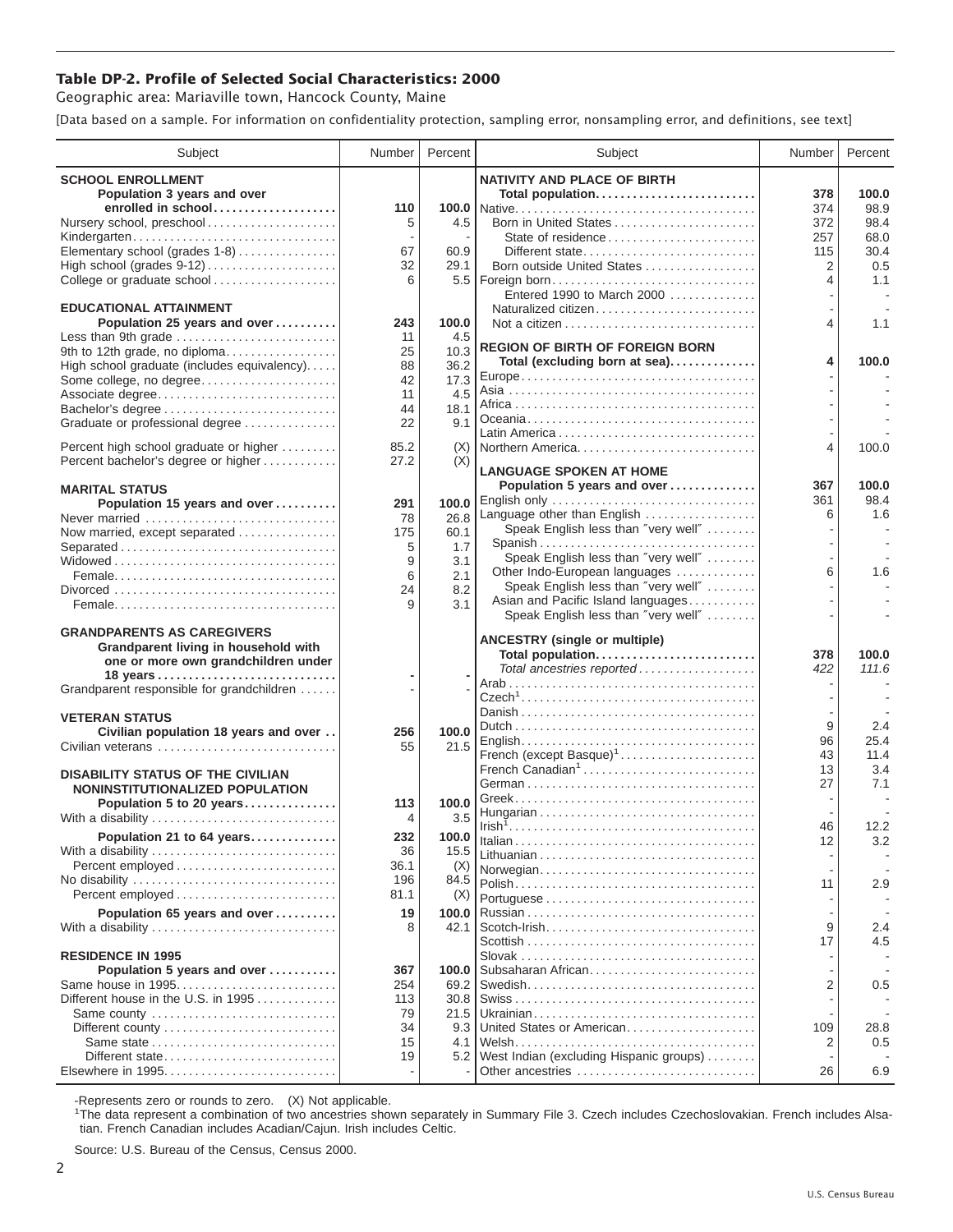## **Table DP-3. Profile of Selected Economic Characteristics: 2000**

Geographic area: Mariaville town, Hancock County, Maine [Data based on a sample. For information on confidentiality protection, sampling error, nonsampling error, and definitions, see text]

| Subject                                                                         | Number | Percent      | Subject                                                                                | Number         | Percent      |
|---------------------------------------------------------------------------------|--------|--------------|----------------------------------------------------------------------------------------|----------------|--------------|
| <b>EMPLOYMENT STATUS</b>                                                        |        |              | <b>INCOME IN 1999</b>                                                                  |                |              |
| Population 16 years and over                                                    | 268    | 100.0        | Households                                                                             | 148            | 100.0        |
| In labor force                                                                  | 191    |              | 71.3 Less than \$10,000                                                                | 16             | 10.8         |
| Civilian labor force                                                            | 188    | 70.1         |                                                                                        | $\overline{2}$ | 1.4          |
| Employed                                                                        | 180    |              |                                                                                        | 31             | 20.9         |
|                                                                                 | 8      |              |                                                                                        | 30             | 20.3         |
| Percent of civilian labor force                                                 | 4.3    |              |                                                                                        | 39             | 26.4         |
|                                                                                 | 3      |              | 1.1 $\frac{1550,000 \text{ to } $74,999 \dots  \dots  \dots  \dots }{ }$               | 22             | 14.9         |
| Not in labor force                                                              | 77     |              | 28.7 \$75,000 to \$99,999                                                              | 3              | 2.0          |
|                                                                                 |        |              | \$100,000 to \$149,999                                                                 | 5              | 3.4          |
| Females 16 years and over                                                       | 127    | 100.0        | \$150,000 to \$199,999                                                                 |                |              |
| In labor force $\ldots, \ldots, \ldots, \ldots, \ldots, \ldots, \ldots, \ldots$ | 91     | 71.7         | \$200,000 or more                                                                      |                |              |
| Civilian labor force                                                            | 91     | 71.7<br>68.5 | Median household income (dollars)                                                      | 31,250         | (X)          |
| Employed                                                                        | 87     |              |                                                                                        |                |              |
| Own children under 6 years                                                      | 16     | 100.0        | With earnings                                                                          | 126            | 85.1         |
| All parents in family in labor force                                            | 6      | 37.5         | Mean earnings (dollars) <sup>1</sup>                                                   | 35,949         | (X)          |
| <b>COMMUTING TO WORK</b>                                                        |        |              | With Social Security income                                                            | 27             | 18.2         |
|                                                                                 | 177    |              | Mean Social Security income $(dollars)^1$                                              | 7,985          | (X)          |
| Workers 16 years and over<br>Car, truck, or van - - drove alone                 | 160    | 90.4         | 100.0 With Supplemental Security Income                                                | 3              | 2.0          |
| Car, truck, or van - - carpooled                                                | 17     | 9.6          | Mean Supplemental Security Income                                                      |                |              |
| Public transportation (including taxicab)                                       |        |              | $\text{(dollars)}^1 \dots \dots \dots \dots \dots \dots \dots \dots \dots \dots \dots$ | 3,967<br>5     | (X)<br>3.4   |
|                                                                                 |        |              | With public assistance income<br>Mean public assistance income $(dollars)1$            | 1,900          | (X)          |
| Other means                                                                     |        | ÷,           | With retirement income                                                                 | 26             | 17.6         |
| Worked at home                                                                  |        |              | Mean retirement income $(dollars)1$                                                    | 13,573         | (X)          |
| Mean travel time to work $(minutes)^1$                                          | 34.5   | (X)          |                                                                                        |                |              |
|                                                                                 |        |              | Families                                                                               | 96             | 100.0        |
| <b>Employed civilian population</b>                                             |        |              | Less than \$10,000                                                                     | 8              | 8.3          |
| 16 years and over                                                               | 180    |              |                                                                                        |                |              |
| <b>OCCUPATION</b>                                                               |        |              | \$15,000 to \$24,999                                                                   | 14             | 14.6         |
| Management, professional, and related                                           |        |              |                                                                                        | 17             | 17.7         |
|                                                                                 | 46     |              |                                                                                        | 30             | 31.3         |
| Service occupations                                                             | 34     |              |                                                                                        | 20             | 20.8         |
| Sales and office occupations                                                    | 39     |              |                                                                                        | $\overline{2}$ | 2.1          |
| Farming, fishing, and forestry occupations                                      | 3      |              |                                                                                        | 5              | 5.2          |
| Construction, extraction, and maintenance                                       |        |              | \$150,000 to \$199,999                                                                 |                |              |
| occupations                                                                     | 48     |              |                                                                                        |                |              |
| Production, transportation, and material moving                                 |        |              | Median family income (dollars)                                                         | 40,417         | (X)          |
| occupations                                                                     | 10     | 5.6          | Per capita income $(dollars)1$                                                         | 13,932         | (X)          |
| <b>INDUSTRY</b>                                                                 |        |              | Median earnings (dollars):                                                             |                |              |
| Agriculture, forestry, fishing and hunting,                                     |        |              | Male full-time, year-round workers                                                     | 29.545         | (X)          |
|                                                                                 | 5      | 2.8          | Female full-time, year-round workers                                                   | 17,500         | (X)          |
|                                                                                 | 37     | 20.6         |                                                                                        |                |              |
| Manufacturing                                                                   | 15     | 8.3          |                                                                                        | Number         | Percent      |
| Wholesale trade                                                                 | 8      | 4.4          |                                                                                        | below          | below        |
| Retail trade                                                                    | 18     | 10.0         |                                                                                        | poverty        | poverty      |
| Transportation and warehousing, and utilities                                   | 9      | $5.0$        | Subject                                                                                | level          | level        |
|                                                                                 | 3      | 1.7          |                                                                                        |                |              |
| Finance, insurance, real estate, and rental and                                 |        |              | <b>POVERTY STATUS IN 1999</b>                                                          |                |              |
|                                                                                 | 13     | 7.2          | Families                                                                               | 12             | 12.5         |
| Professional, scientific, management, adminis-                                  |        |              | With related children under 18 years                                                   | 6              | 11.1         |
| trative, and waste management services                                          | 6      | 3.3          | With related children under 5 years                                                    |                |              |
| Educational, health and social services                                         | 39     | 21.7         |                                                                                        |                |              |
| Arts, entertainment, recreation, accommodation                                  |        |              | Families with female householder, no                                                   |                |              |
| and food services                                                               | 13     | 7.2          | husband present                                                                        | 3              | 75.0         |
| Other services (except public administration)                                   | 8      |              | 4.4 With related children under 18 years                                               |                |              |
| Public administration                                                           | 6      | 3.3          | With related children under 5 years                                                    |                |              |
|                                                                                 |        |              |                                                                                        |                |              |
| <b>CLASS OF WORKER</b>                                                          |        |              | Individuals                                                                            | 47             | 12.4         |
| Private wage and salary workers                                                 | 122    |              | 67.8 18 years and over                                                                 | 29             | 11.2         |
| Government workers<br>Self-employed workers in own not incorporated             | 28     | 15.6         | 65 years and over<br>Related children under 18 years                                   | 9              | 47.4<br>15.1 |
|                                                                                 | 30     | 16.7         |                                                                                        | 18             | 16.7         |
| Unpaid family workers                                                           |        |              | Related children 5 to 17 years<br>Unrelated individuals 15 years and over              | 18<br>10       | 14.5         |
|                                                                                 |        |              |                                                                                        |                |              |

-Represents zero or rounds to zero. (X) Not applicable.

<sup>1</sup>If the denominator of a mean value or per capita value is less than 30, then that value is calculated using a rounded aggregate in the numerator. See text.

Source: U.S. Bureau of the Census, Census 2000.